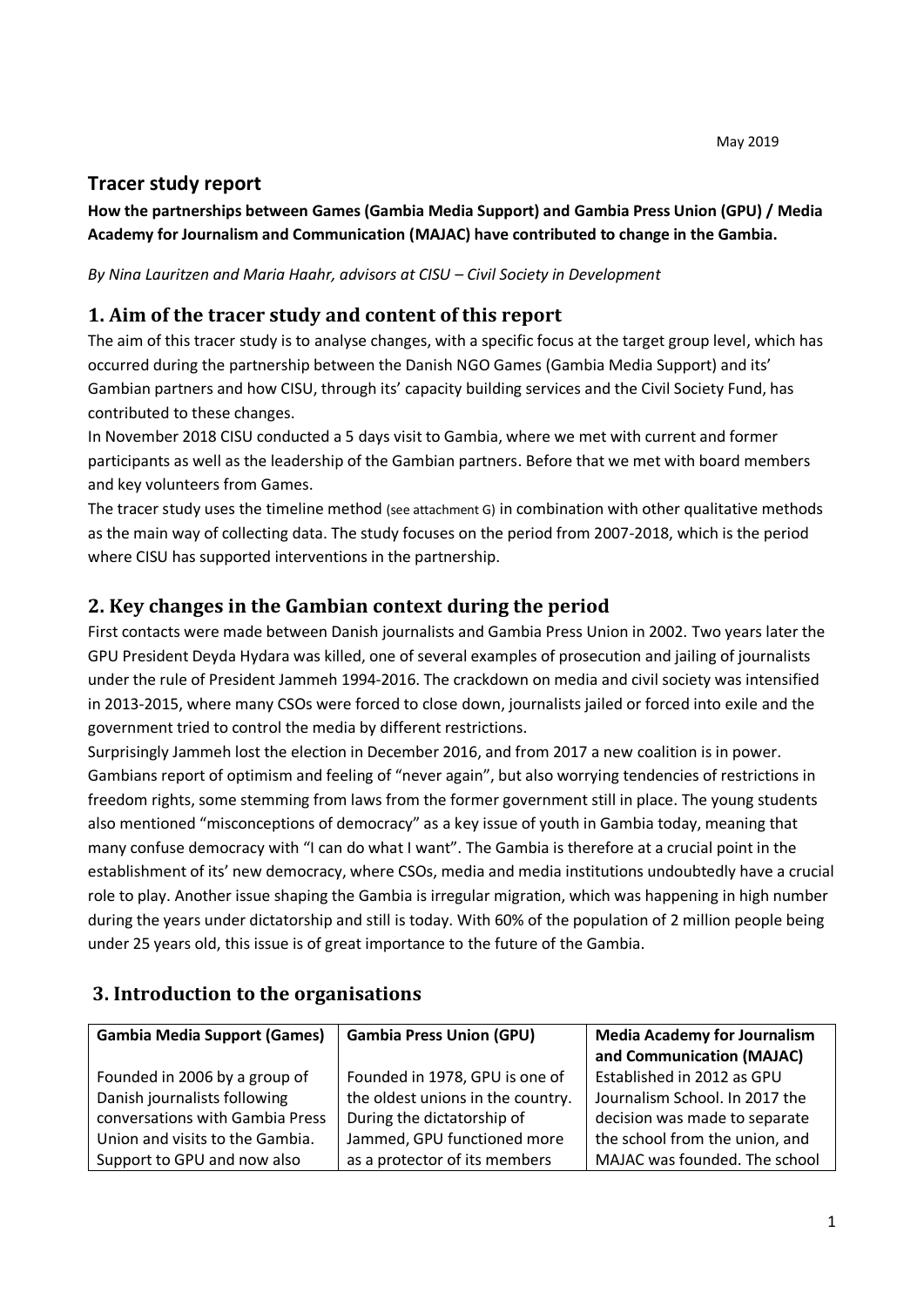| <b>MAJAC</b> remains the dominant  | and an advocate for freedom       | moved into its own building in    |
|------------------------------------|-----------------------------------|-----------------------------------|
| activities today.                  | rights than a traditional union.  | September 2018, and a board       |
| Games have 65 members, many        | Today GPU has 400+ members        | was appointed in February 2019.   |
| working in the field of media.     | and the number is rapidly         | The school teaches four different |
| Many members, including board      | growing. Issues of media law and  | levels (foundation, certificate,  |
| members, have been active since    | freedom rights as well as         | diploma and advanced diploma)     |
| the foundation of Games.           | training, now mainly in           | each lasting one year with        |
| Besides its own support, Games     | cooperation with MAJAC,           | classes three days a week. There  |
| have also been involved in linking | remains key priorities, but GPU   | are 108 students in total, 62     |
| GPU and other NGOs, including      | also has a clear aim for          | women and 46 men, and 21          |
| Danske Fødevare- og                | strengthening its capacity in     | employed staff, some part-time.   |
| Landbrugsjournalister,             | areas of social welfare and       |                                   |
| International Media Support,       | labour rights. GPU has 5          |                                   |
| Danish Journalists Union (DJ) and  | employed staff and a board,       |                                   |
| DJ Kommunikation.                  | which plays an active role in the |                                   |
|                                    | daily activities.                 |                                   |

### **3.1 Interventions supported by CISU in the partnership**

The first contacts between Danish journalists and GPU were made in 2002. In the following years a number of visits took place, in 2006 Games was established and the following year the first CISU-funded project took was launched:

- 1) **2007-2008** "Partnership GPU-Games": Strengthening GPU as an organisation for better protection of its members and foundation for professionalization of the media. Hiring of staff and workshops for journalists.
- 2) **2009-2011** "Media for Development Development for Media": establishment of forum of excellence and training of trainers. Democracy and advocacy as focus areas, close cooperation with CSOs.
- 3) **2012-2015 "**Media for advocacy advocacy for media": Broader focus on communication GPU School established, former students trained as teachers,  $1<sup>st</sup>$  batch of students graduated
- 4) **2016-2017:** "Building capacity for advocacy": Capacity building of GPU: daily management, income generating activities, advocacy for freedom of speech for key duty bearers. When the former dictator lost power in December 2016/January 2017, focus was changed to use the window of opportunity and subsequent need for media training for community radios.
- 5) **2017**: "GPU in transition": Focus on strengthening GPU and making it able to offer journalism training, which was now highly demanded. GPU School of Journalism becomes a separate entity, MAJaC.
- 6) **2018-2019**: "Kick-off the Media Academy for Journalism and Communication": consolidation of MAJAC as an independent organisation and development of model for cooperation with donors.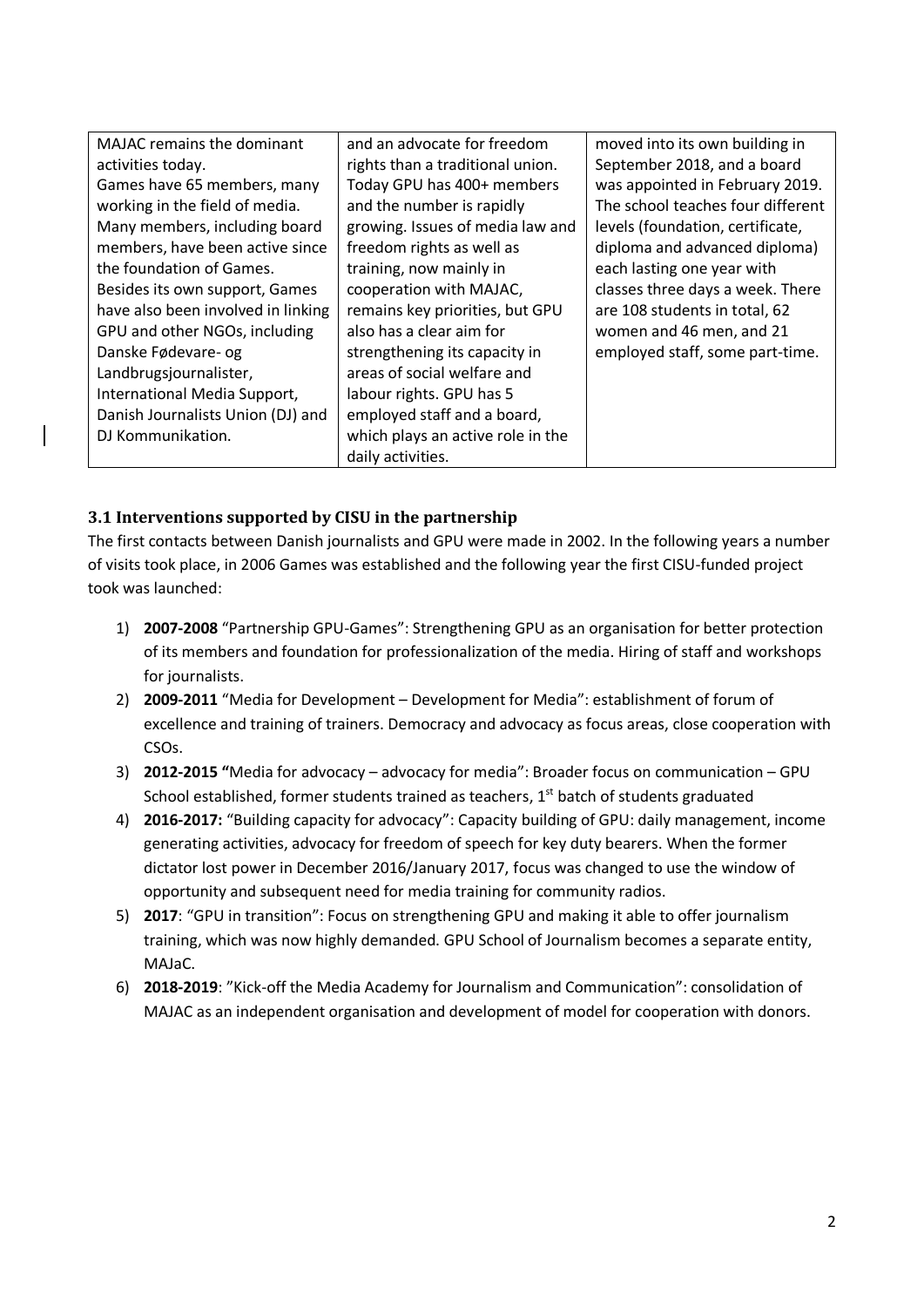# **4. Games and Gambia Press Union: partnership for media freedom and journalistic education**

#### **4.1 Common ideals and solidarity as driving forces**

It is clear from conversations with GPU and Games that common ideals of freedom rights, especially freedom of speech and freedom of assembly, and a free press are key motivating factors for the partnership in combination with a common striving for "good journalism". Collegial solidarity seems to be a

driving force for Games, especially during the years of dictatorship and persecution of GPU members, and it appears to be of "added value" to GPU that the support comes from fellow journalists. This translates into two different paths in the partnership: The first path is focused on the fight for a free and independent press in the Gambia and therefore mainly externally focused. The second path is about ensuring quality education and training of journalists and media personnel and is thus more internally focused towards the media itself.

CISU has supported both paths through the Civil Society Fund by supporting the capacity building of GPU and advocacy activities as well as trainings and the establishment of a journalism school.

# **Key changes at GPU** Survival and growth of the organisation despite harsh political conditions.

Journalism and communication courses and school established.

Training and facilitation of network of CSOs in the Gambia.

#### **4.2 The first path: The struggle for freedom of speech and media freedom**

*"One of the most important contributions was that the Games/GPU support allowed us to keep speaking up during the struggle years with people in jail. We are well respected throughout the country, because we stood fast during those years. Back then people feared giving money to GPU, therefore Games was a crucial supporter." (attachment E)*

This quote from the session with staff and board members of GPU/MAJAC summarizes what GPU have experienced as the main contributions from Games in this path: solidarity, perseverance and relatively

stable funding. These points are made by several people from all three organisations. During the dictatorship GPU and its members were prosecuted by the government. Several were imprisoned, others exiled themselves, including the newly elected GPU president, who is now back in the country, and it was without a doubt a distressful time for Gambian journalists and CSOs. Therefore, the main change for GPU during the partnership is that the union managed to survive and grow under these circumstances.

## **4.3 The second path: Professional capacity building and journalism training**

The second path focused on "Good Journalism" is linked to the fight for

media freedom by an understanding that in order to claim itself as professional media demanding freedom rights for all, the journalists and media professionals in Gambia needed and still need to have a higher level of training, skills and knowledge. This understanding is shared by GPU, Games and MAJAC and a similar rationale lies behind the effort to train CSOs.

**Key contributions from Games** Professional competency in journalism and participatory teaching methods.

Solidarity and perseverance.

Access to funding, mainly through CISU, but also other sources.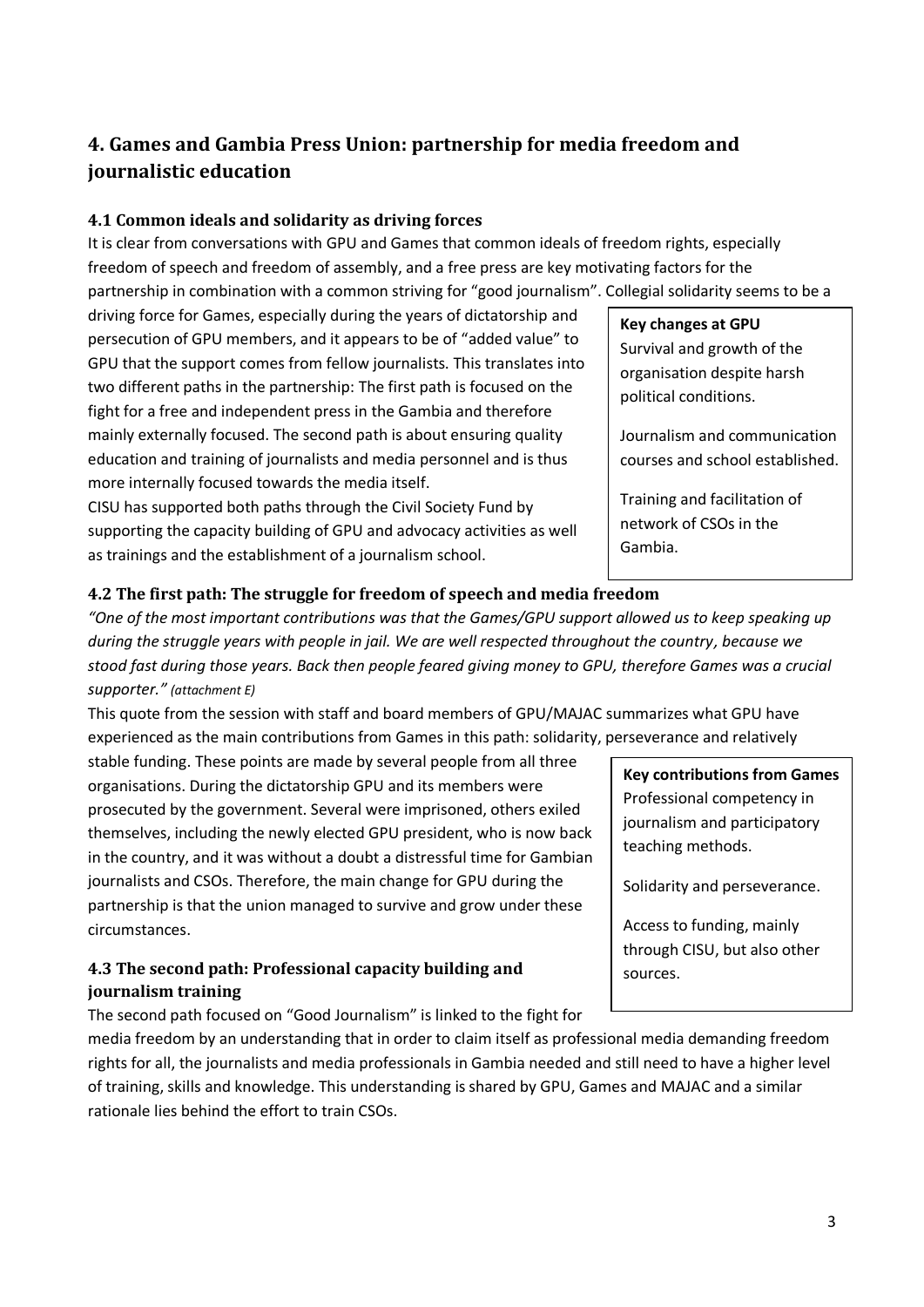This focus has an obvious strong connection to GPU being an organisation of journalists. Likewise, the professional identity as journalists is clearly very important and a key driving force and motivator for Games volunteers, i.e. shown in many mentions of advancement in this regard in the timeline session with this group (see attachment B).

Trainings have been a key component in all interventions supported by CISU in the partnership. Starting from workshops of a shorter duration in the first project, the trainings developed into a full journalism education for the first class starting in 2010 and today a journalism and media school (MAJAC). When speaking to former and current students, it was interesting to observe how almost everybody referred to the participatory teaching style and high emphasis on practical learning at MAJAC as something highly valuable and different from the university and other schools. Some former students also referred directly to specific Danish guest lecturers, but the majority didn't, which indicates that this way of teaching, though initially introduced by Games' members on short term teaching missions, is perceived as an integrated part of GPU and MAJAC today. The same is the case with the classes in critical thinking, another characteristic for the GPU/MAJAC approach according to many participants.

#### **4.4 A meeting place and capacity builder for CSOs during troubling times**

The two larger projects "Media for Development – Development for Media" and "Advocacy for Media – Media for Advocacy" had training of CSO's as major activities. The timeline sessions proved that this training for CSOs really created a strong cooperation between GPU, the participating CSOs, networks (sports journalists, female journalists, agricultural journalists and community radios) and TANGO (the national NGO network).

It is referred to as a strong feeling of being allies in a time, where civil society and media were really under attack; *"We really have to work together"* as one participant put it. *"We were there for each other"* as another expressed, but it was still a hard time: *"Showing support to each other did not stop journalists/NGO workers being arrested, detained or closed down."* (attachment C). The network had a strong mitigating effect, but life under dictatorship was hard. This strong alliance is also active today, and now joint measures are taken to counter attempts from the current government of restriction freedom of assembly coming from a shared feeling of "never again".

The specific capacity building in communication and project management is mentioned as very useful, also today some years after the training. Another success has been human rights training for the armed and security services to better understand good governance and democracy. This started in the final years of the Jammeh rule and is considered by GPU as a contribution from their side to the downfall of the regime.

**In summary GPU and Games have not only been working in a context, but with the context, actively trying to change it to the better – and succeeding in doing so. This has been possible by the long-term partnership between the two organisations, which means that there were already established relations and ways of cooperation to build on in the fight for democracy and human rights under dictatorship as well as during the fragile period of democratic transition. In other words, this partnership supports and links the two strategic goals of CISU, namely that** *Popular engagement and cooperation at all levels of international development* **can lead to** *Meaningful results of development cooperation* **in ways that would have been very difficult to obtain without engagement of the civil society.**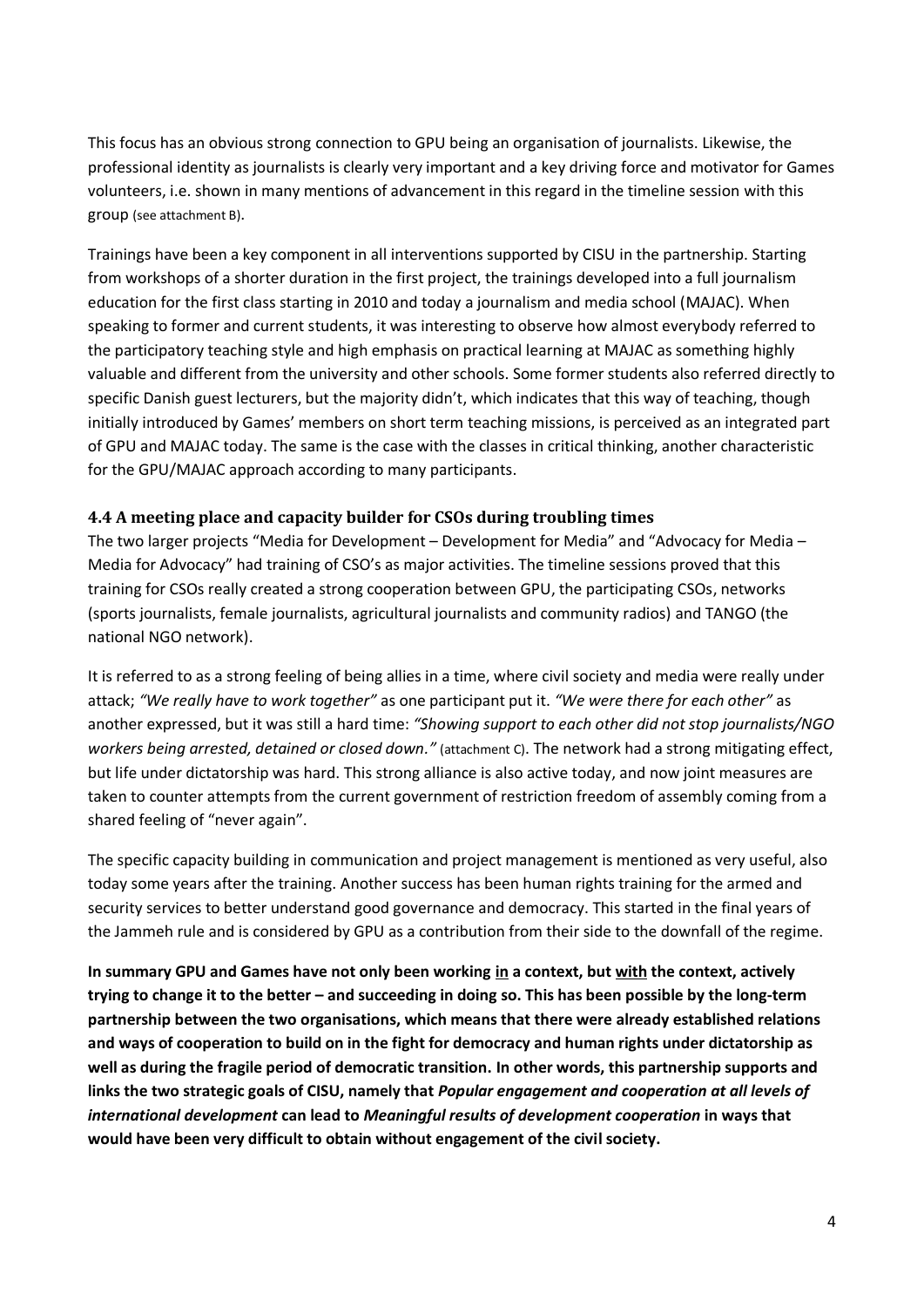## **5. Changes at target group level**

The GPU-Games partnership is characterized by having a relatively small target group and a big emphasis on equipping people to act as catalysts afterwards. This strategy appears to have been successful in many ways:

### **5.1 Former students are now in key positions**

The journalism education at GPU benefitted the students at an individual level leading to good jobs in the media, university and government of the Gambia. This is of course important for the individual, but what is much more important from a civil society point of view is that these former students describe how the education, critical thinking classes are mentioned specifically, have shaped not only their professional

attitude and working methods, but also their worldview and understanding of citizenship and democracy. In other words, there is clear indication that these interventions have had an impact on Gambian society far exceeding the capacity building of individual participants.

#### **5.2 CSO representatives and GPU staff**

The session with CSO representatives, who participated in the trainings, also showed how the trainings assisted them in their work today in a wide range of areas, i.e. local news, swimming classes for kids and advocacy work, in other words also acting as a catalyst. In the same way, those GPU staff and board members, who participated in trainings during the project, are also actively using the skills today.

## **Key changes for target groups** Journalists: Former students have good jobs and are influencing Gambian media today based on values and skills learned/reinforced at GPU.

CSO staff: methods and network valuable during dictatorship and useful still today

GPU staff: many have been trained and are using the knowledge in GPU work

today.

# **6. MAJAC and the young generation**

#### **6.1 New generation of journalists and communicators**

The session with current students at MAJAC was in itself an illustration of the transition that the Gambian media and with them GPU and MAJAC are going through at the moment: some students have a background as journalists and personal experiences of working during under the dictatorship and during the last two years characterized by transition, whereas the newest class, consisting mainly of young people, don't. This clearly affects their view on the media and the overall situation in the Gambia. All agree on the need for and vision to contribute to ethical and professional journalism in the country, but the young expressed a more optimistic view, whereas the more experienced students were more cautious. This is not surprising, but illustrates how MAJAC and GPU are trying to merge the past, present and future in their work and how personal experiences affects the view on how to do this.

### **6.2 Women are coming – but change takes time**

Gender roles in the media was another topic that came across as very important for the current students. Participants seem to agree that things are changing. Currently the vast majority of editors and senior staff are men, which is also the case for the senior class at MAJAC, but more and more women are getting trained and the participants think this will also translate into more influence in the future. WOJAG (Women Journalists Association of the Gambia) is a small organisation, which has taken part in trainings and been supported by GPU. The chair of the organisation is also a student at MAJAC and reports of progress for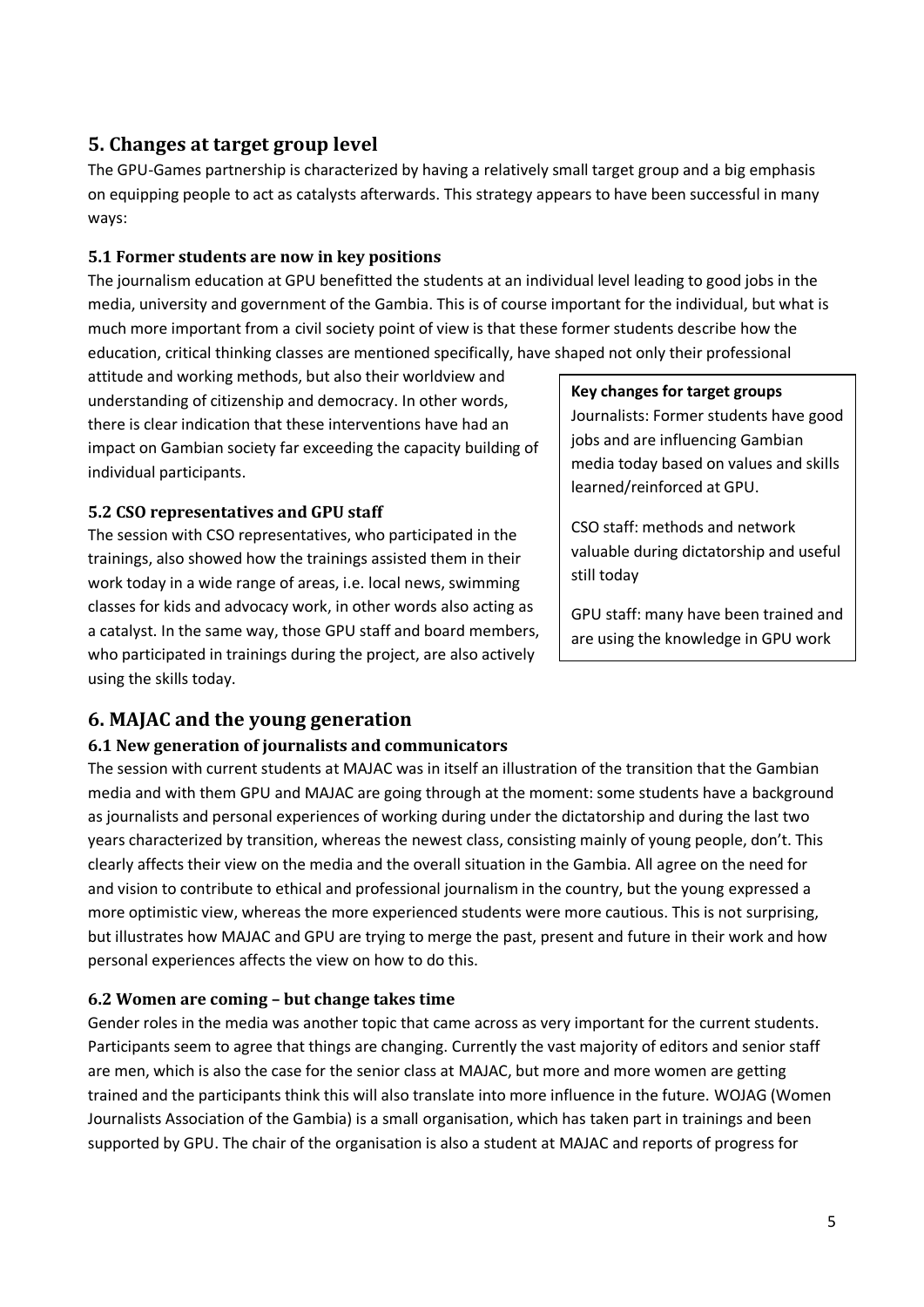women in the media, but still a way to go for gender equality in the media field both in terms of positions and influence and in getting to a point, where female journalists get the chance to cover "hard" topics such as politics and business and not only social and cultural matters.

Members of Games also reported how the topic of female representation was discussed earlier on in the partnership with GPU wanting to base selection of the students solely on merits and Games wanting to also actively promote more gender equality in the media. A decision was made to base selection on merits and to prioritize female candidates in the cases, where two candidates were equally qualified. Gender wasn't much of a topic in the meetings with the organisations today. The leadership of all three organisations is dominated by men, but with women in key positions.

#### **6.3 Migration as a key concern for young people in the Gambia**

The session with the current students made it obvious that migration is a key topic for the country, especially young people today. One participant explained how the status of who has left, who is planning to and who have made it to Europe is always on the table, when a group of young people meet. UNICEF statistics<sup>1</sup> places the Gambia as one of the African countries with the highest rate of irregular migration supporting this finding. It is beyond the scope of this report to describe this issue further, but migration is clearly among the many good reasons to support civil society building and free media in the Gambia.

## **7. Transitions at all levels**

A tracer study is different from other reviews and evaluations in that it looks at change over a longer period of time. Looking at the partnership between the organisations in this case, it is clear that the long-term nature of the partnership is important both in terms of changes for the target groups and in terms of intraas well as inter-organisational relations. Because the partnerships have been going on for a long time, transitions are now happening at many levels.

The key transitions and topics can be summarized this way:

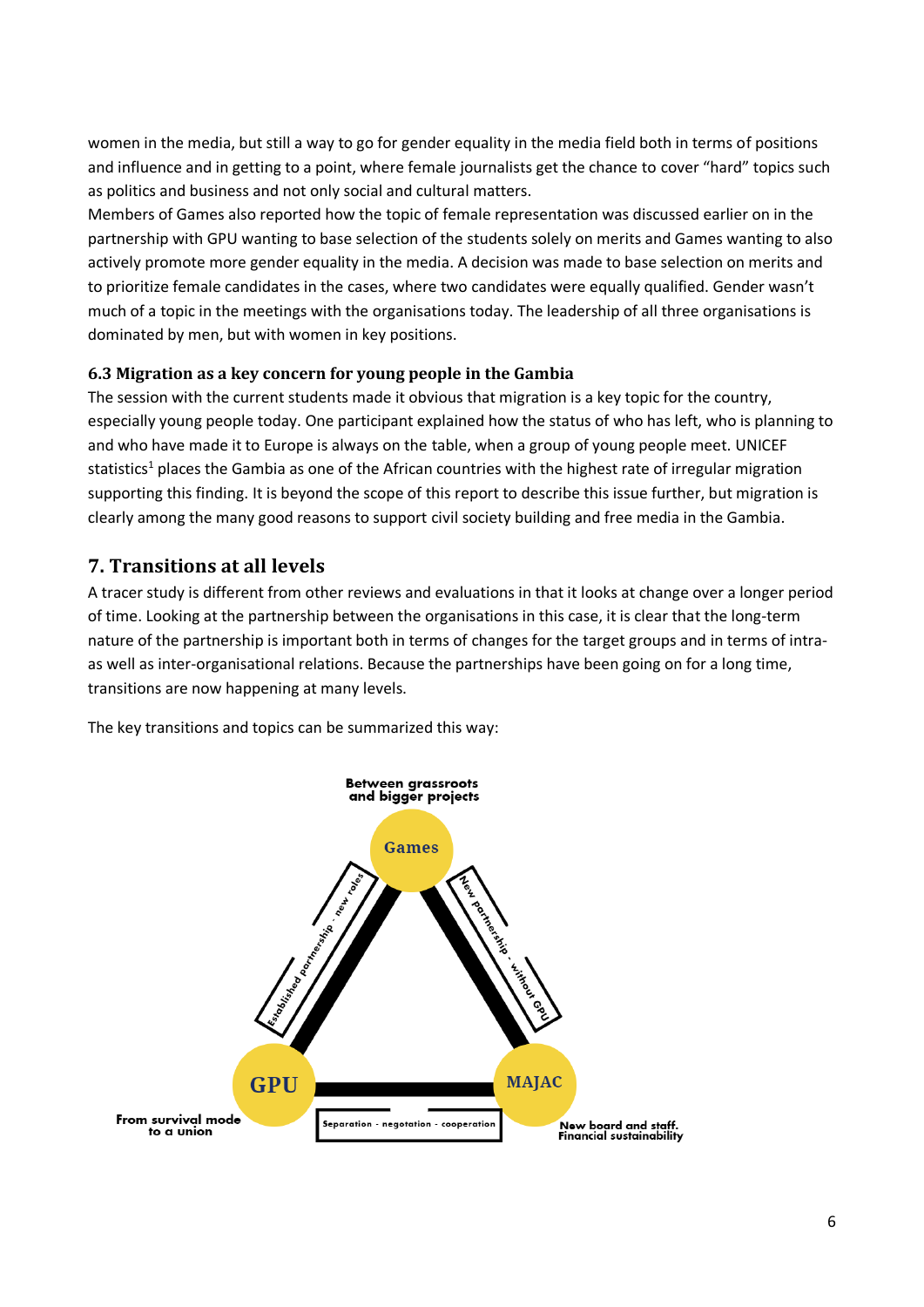#### **7.1 Games: Different ways to go and new ways of volunteering**

The timeline session with Games volunteers highlighted how the organisation is currently in a decisionmaking process of which way to go for the future. On one hand some expressed a desire of going "back to the grassroots" and let GPU/MAJAC continue with other partners, when it comes to bigger projects – "We have been sucked into project thinking" as one participant put it.

On the other hand, there is also a wish to "not abandoning GPU and MAJAC before they are ready", which will lead to new and bigger projects in the partnerships.

Another key transition for Games will be to be working with two instead of one partner in the future. How will this influence the future direction, priorities and resources of Games?

Games volunteers describes the organisation as a "humblebee" (able to fly even though it should be impossible) and a "cork" (always managing to stay afloat). Things are going well in many ways; the situation for Gambian media and freedom rights is better than before (though still fragile) and the journalism school is now established. How will this influence the identity of the organisation?

During the partnership many Games volunteers have travelled to the Gambia as journalism trainers at GPU/MAJAC. With the partners being stronger and more capable of doing trainings themselves, this need will inevitably decrease and other needs, i.e. in the area of union-building and resource mobilization will increase. How will this affect Games' possibilities to recruit the right volunteers and maintain the strong sense of partnership and solidarity?

#### **7.2 GPU – from survival mode to a union**

GPU was established as a union, but in reality, it is only after the downfall of the former regime that it is now possible to work on many of the "traditional" tasks of a trade union, i.e. labour rights. This means many new tasks and ways of working for GPU. The leadership of GPU talks about this a high priority, but our conversations with different people in the organisation showed that it is still an ongoing process to establish, how this will be done, and how union-building activities will be prioritized compared to issues such as advocacy and protection of members.

Another consequence of this transition mentioned by GPU will be that the organisation changes from being a broad organisation connecting media persons to a union, which means that the media employers must form their own organisation. This process is ongoing, and the future will show, how strong this organisation gets, whether it will be possible for the media to fight a shared battle for media freedom, while at the same time establish a system for negotiations of collective agreements.

This study also indicates a transition in the relationship between GPU and Games. GPU is a much more mature and stronger organisation, i.e. showed in how some of the key staff members talked about how they have now started to negotiate with Games about the number of missions from Denmark needed in each project in relations to other financial needs in the project.

### **7.3 MAJAC – Own organization and identity**

MAJAC is currently in a process of establishing itself as an independent organisation from GPU. Many steps have already been taken and during our visit, the plan was to have the board formally established in December 2018. This has been a long process and is perceived by GPU and MAJAC as of high, strategic relevance, who will be on the board. Another topic has been the financial setup between GPU and MAJAC, which has also been a topic of negotiation between the organisations. With a growing number of students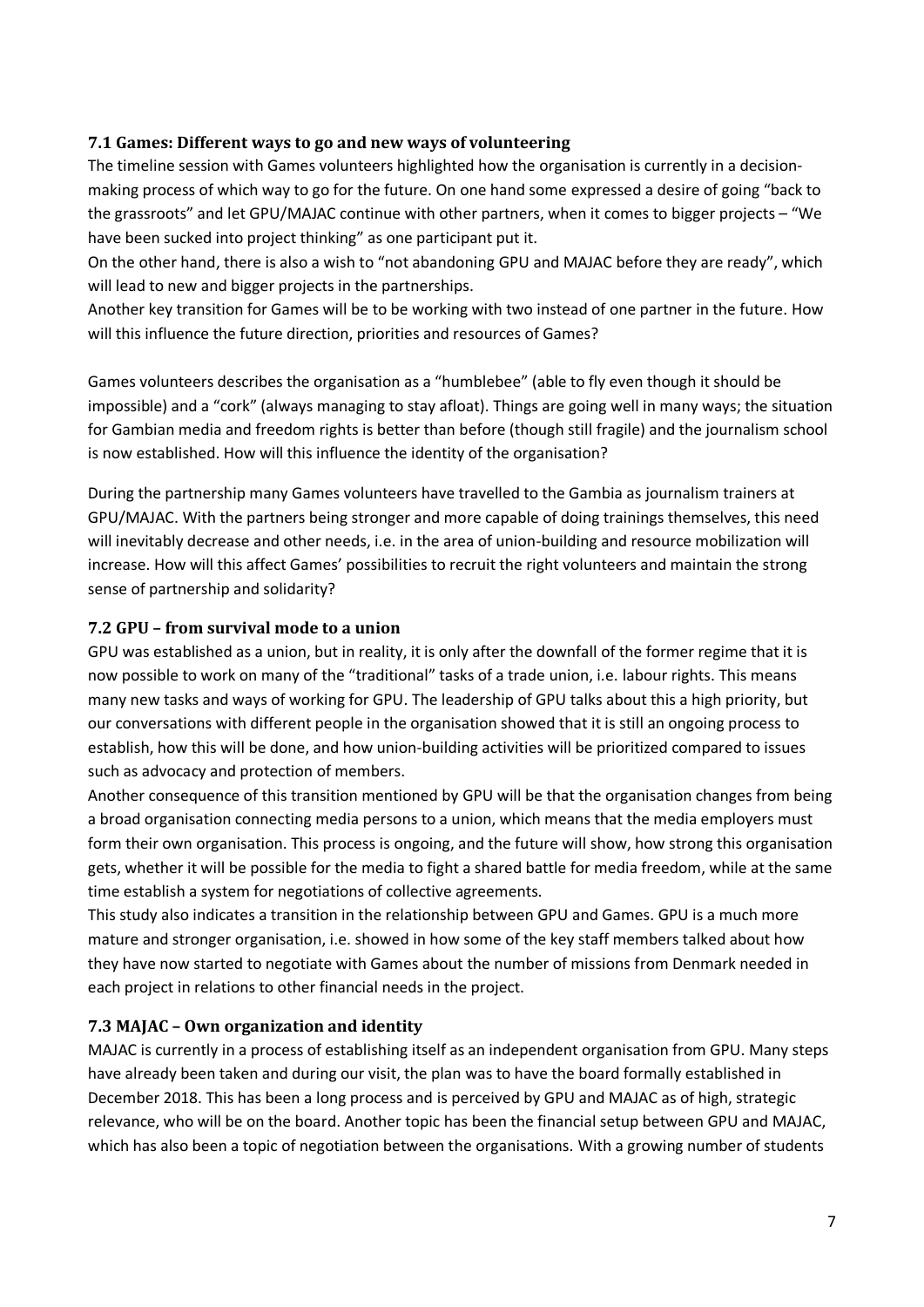and new staff recruited, who haven't been part of the long-term GPU-Games partnership, MAJAC appears to be forming its own independent identity rather quickly at the moment.

All these examples of organizational transitions, happening alongside transitions at a more personal level for many of the people involved, are not surprising. On the contrary they prove that transitions are necessary for CSOs to stay relevant in their context.

## **8. Key contributions and attributions from CISU**

**Access to funding**: the fact that CISU as the manager of the Civil Society Fund has been able to provide a continued opportunity to apply for funding is the most important contribution from CISU from the viewpoint of the organizations in this study.

**Capacity building services**, mainly directly related to interventions either during the writing of applications or when adjustments have been needed, has also contributed to the results of these partnerships. The frequency of the contacts with CISU have varied, but the consistent availability of CISU's capacity building services along with the funding have helped making it possible to implement all interventions with some adjustments but still overall successfully in a very volatile context.

**CISU policies and Civil Society Fund guidelines**: the timeline sessions indicate that these policies and focus areas have also had some influence on interventions, i.e. in the case of gender, where CISU's focus on equal access appear to have sharpened the organizations' awareness of this topic. Especially the Games' volunteers also express a critical view on some policies and guidelines, and in a more indirect way the policies in some ways appear to have made the partners more aware of their own priorities by acting as something to play up against so to speak.

### **9. Key learnings for CISU**

CISU's role in the partnership between Games and its' Gambian partners have been two-fold: capacity building services and fund management.

#### *9.1 CISU's capacity building services*

Games has used the advisory service at CISU as well as taken part in some training courses. Looking back the Games members recall some beneficial training courses, but refers mostly to meetings with the CISU advisors, when asked about CISU's capacity building services. Some key learnings are:

- Flexibility and availability (i.e. the possibility to call an advisor or grant manager with questions) is appreciated and have created a relation between Games and CISU, where issues have been discussed openly and adjustments made along the way.

- Personal relations between the advisor and the member organisation have some influence on the outcome of the advisory sessions. This observation supports the current CISU procedure once a year to reconsider whether an advisor should continue with the same organisation or not.

- The importance of the changing political context in this partnership is evident. There seems to have been fruitful discussions on how to react to this between Games and CISU, and this leads to reflections of how CISU can ensure that this will always be the case and how we can support the applicants in making solid context analysis under the conditions that the CISU advisors will never be able to be expects on specific contexts.